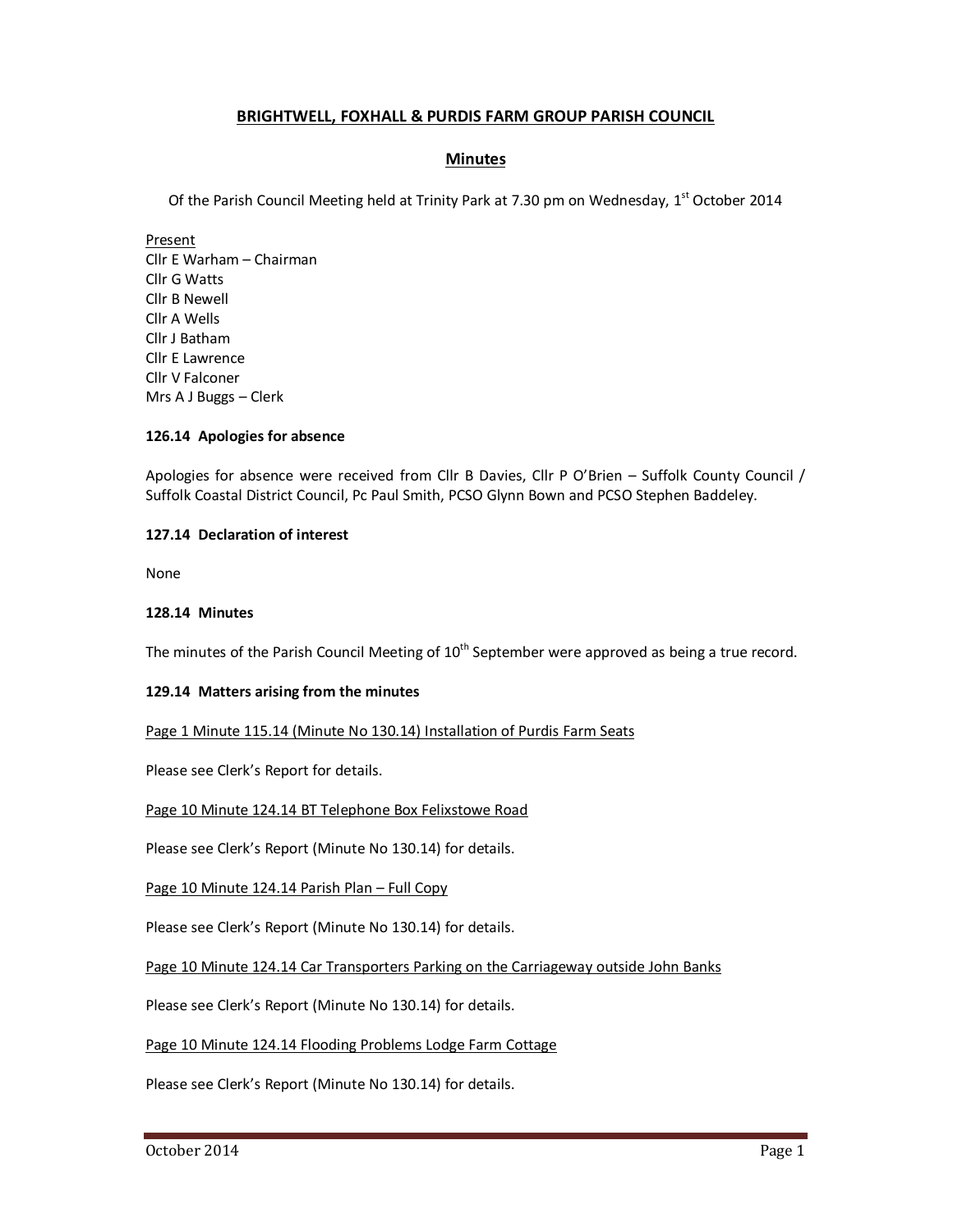## Page 10 Minute 124.14 Advertising Notices adjacent to Toad Hall and Sainsburys

Please see Clerk's Report (Minute No 130.14) for details.

### **The meeting was adjourned to receive reports from:**

- Cllr O'Brien Suffolk County Council / SCDC Council none
- Cllr Falconer Suffolk Coastal District Council written report

## SCDC Accommodation Move

We had hoped to hear of the eventual decision in July but this has again been postponed. We now should hear at the Full Council Meeting at the end of September.

## Gypsies and Travellers

I came back from a week's break (first for about a year) to the latest 'HOT' news on the above. I and my fellow colleagues were never consulted re possible site in our Wards nor were the Parish Councils. I attended a meeting at Endeavour House only a couple of hours after SCC decided to halt the Consultation. Hardly anyone came but the Short Stay Briefing Event held instead, was useful in that the few of us there aired our views and put forward views on how it could have been, and in future, better handled. I will leave your Chairman to expand further.

## Community Enabling Fund

In the year 2013/2014 allocated approximately £3,600 out of my allocation of £4,000 and recently presented a Plaque and Certificate to one of the Organisations that benefitted from the Grant.

Another Community Project (Waldringfield Flood Defence Group) which benefitted from my allocation has also received much praise from our local MP, Defra, the EA and Officers of Suffolk Coastal for their example of a Community Group taking action and seeking funding. They sought additional funding and received £633,470 from the Coast Community Fund, £90,000 from a Repair and Renew Grant, £5,290 from a Business Support Scheme and a possible further £10,000 from Suffolk Coastal's Capital Grant Programme will hopefully be forthcoming. The money is for building flood defences – a counter wall. Homes, businesses and farms in Waldringfield were badly affected in early December last year.

I hope this year to help with allocating a sum of money towards Levington's River Wall – a vital tourist asset in Suffolk Coastal.

### Grants Available for Parish Tree Planting

In Edition 3 of Coastline Lite information can be obtained on Suffolk Coastal giving a small grant to any scheme that fits their three criteria.

a. The planning scheme involves trees or shrubs native to Britain that occur in the district, so that the natural quality of the local landscape and biodiversity is maintained. This may include fruit and nut trees as part of an orchard scheme or hedging.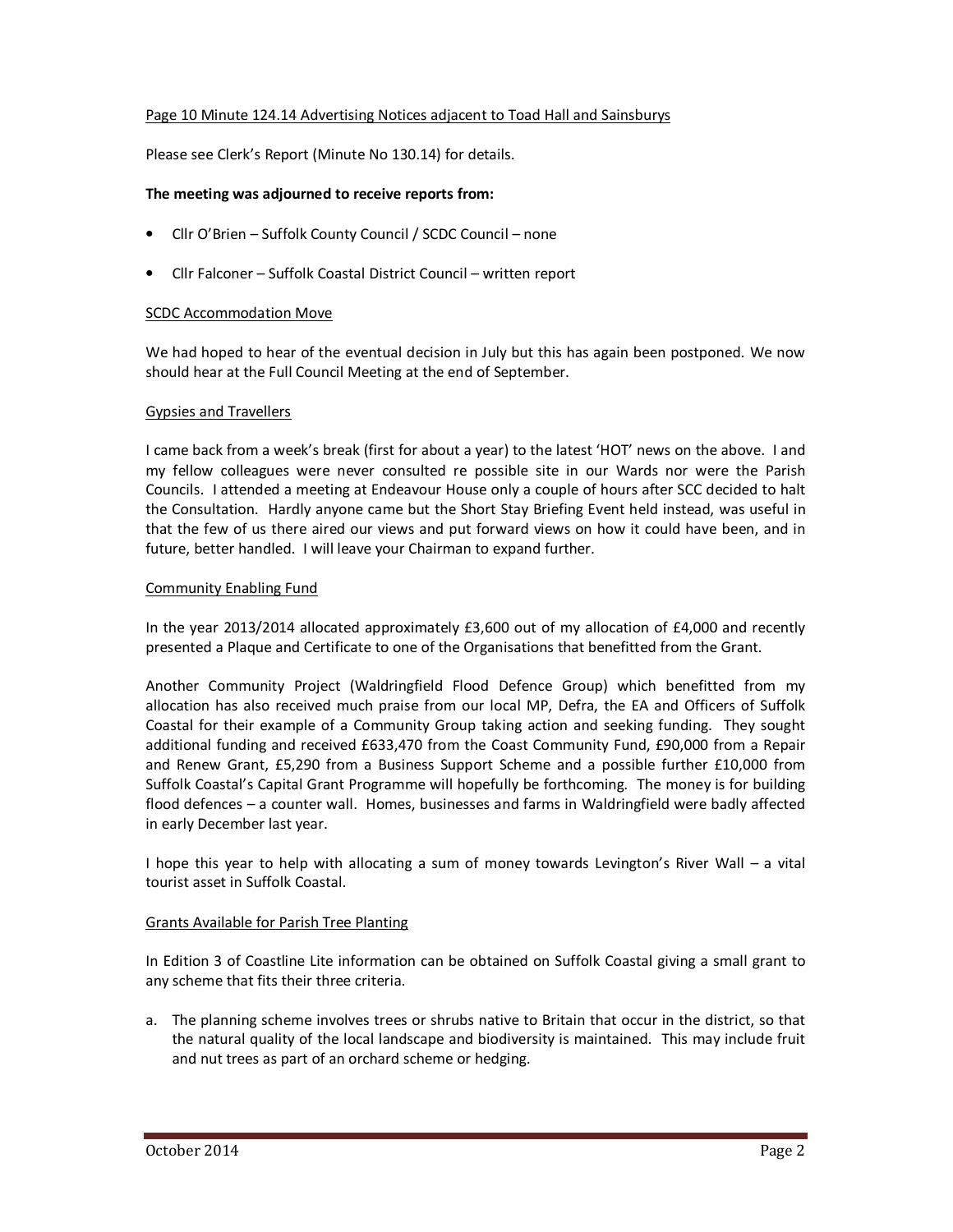- b. The Planting scheme should take place either on land owned or managed by your Parish Council or the District Council or land that can be accessed by all the public, such as a churchyard or along a public footpath.
- c. The scheme must have the approval of the Parish Council and Tree Warden, as any grant will be paid to the Parish Council.

If interested please contact Peter Ross Countryside Officer at peter.ross@eastsuffolk.gov.uk with a description of the planting scheme, stating what species are being planted and where. Details by 30<sup>th</sup> November.

# Neighbourhood Plans

To establish a Neighbourhood Plan for your Parish is extremely important. It would be your vision for development of the Parish over the next 15 years. The Plan allows communities to help shape how they develop in the future. The resulting land use requirements are given statutory weight as part of the Local Plan.

Rendlesham have just completed theirs and it is out for a six week consultation before the document goes forward for independent inspection. The document will then go back to the people of Rendlesham for a referendum. If more than 50% of the votes are in favour, the document will become a formal part of the District's Development Plan.

Rendlesham's Neighbourhood Plan and supporting documents are on the Suffolk Coastal website.

## www.suffolkcoastal.gov.uk/yourcouncil/haveyoursay

I think it is worth looking at this as I feel it may well give you the confidence to create your own Neighbourhood Plan.

• Suffolk Police – PC Paul Smith – written report

### Period 29/08/14 – 30/09/14

| Parish                 | No. of crimes recorded | Same month last year |
|------------------------|------------------------|----------------------|
| Brightwell             |                        |                      |
| Bucklesham             |                        |                      |
| Foxhall                |                        |                      |
| Levington              |                        |                      |
| Nacton                 | 6                      |                      |
| Newbourne              |                        |                      |
| Purdis Farm            | 15                     | 21                   |
| Waldringfield          |                        |                      |
|                        |                        |                      |
| Total Crime this month | 33                     | 38                   |

This month's recorded crime was 33. The level of recorded crime for the same period in 2013 was slightly higher at 38.

Brightwell is the only parish to be crime free this month.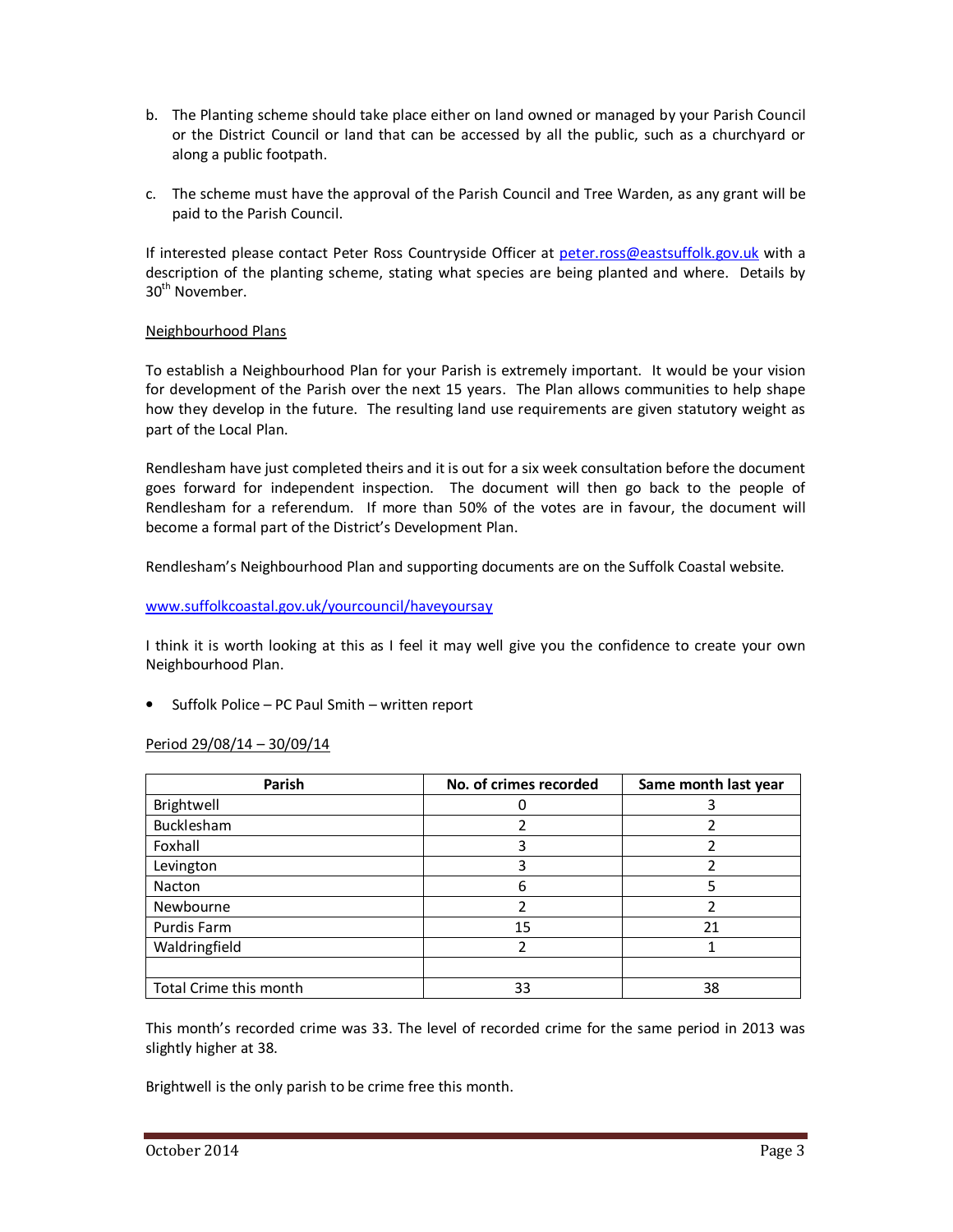Bucklesham had 2 reported crimes this month, during a 2 week period damage was caused to a hedge at the rear of a property and a person was issued with a FPN for Possession of Class B Drugs.

Foxhall had 3 reported crimes this month. 2 people are Police bail for Taking a Motor Vehicle without Consent, this has been linked to other crimes in the East of the county and is ongoing, 1 person was charged with Possession of Class B Drugs and an outbuilding on a privately owned woodland was damaged overnight on the 7th September, suspects are still being sought.

Levington also recorded 3 crimes this month. There were 2 reports of Burglary Other Building, a motor vehicle which had been left insecure on a driveway overnight on the 1st September was entered and a purse and some keys were taken, the insecure outbuildings of the same property were also searched but nothing taken, a police direct message and media release were issued but no suspects identified, crime prevention advice has been given to the victim. Overnight on the 16th September a workshop located in the rear of a residential property was entered and fishing equipment taken. Overnight in the 25th September a grass cuter was taken from a workshop.

Nacton's reported crime fell this month to 6. There were 3 reports of Theft from a Motor Vehicle, one of these crimes has been linked to a Burglary Dwelling which occurred on the 1st September, 1 car had the back window smashed whilst parked in daylight hours securely in a public car park, offenders removed a handbag. The 3rd report involved a container being entered whilst a lorry was parked on the A14, and goods inside the container were removed. A pedal cycle locked to a post in a layby on Felixstowe Road was removed in daylight hours by persons Unknown and an outbuilding lock was damaged whilst offenders tried to gain access to the building but were unsuccessful.

Newbourne had 2 recorded crimes this month. 1 person was charged with Driving whilst under the influence of Drink/Drugs and 1 person was cautioned for Assault.

Purdis Farm recorded 15 crimes, 11 relate to Sainsbury's, there was a report of Criminal Damage to a vehicle, overnight on the 3rd September a vehicle parked in a residential street was scratched down the side with a sharp object, 3 people have been charged with a Burglary Dwelling offence, an insecure car parked on a driveway was entered and an IPod, handbag and some sunglasses were taken, the bank card inside the handbag was subsequently used fraudulently, and a 65ft Palm tree that was in a large pot at the side of a residential property was removed overnight in the 7th September.

Waldringfield recorded 2 crimes this month. The site office of a development company was entered overnight on the 6th September and various items taken and a secure vehicle parked in a church car park, had the driver's window smashed and a wallet that had been left on display inside the vehicle was taken.

A view of crime maps and data can now be found on the Internet www.police.uk

The Felixstowe & District Safer Neighbourhood Team will hold a community panel meeting at Levington Village Hall on Monday 24 November from 6pm.

Please come and join us or email us at felixstowe.snt@suffolk.pnn.police.uk prior to these meetings with any issues you would like to be considered as one of the Priorities.

It was agreed that the Clerk should write to the Police asking for details of the roads where breaches of the law were taking place. **Action: Clerk**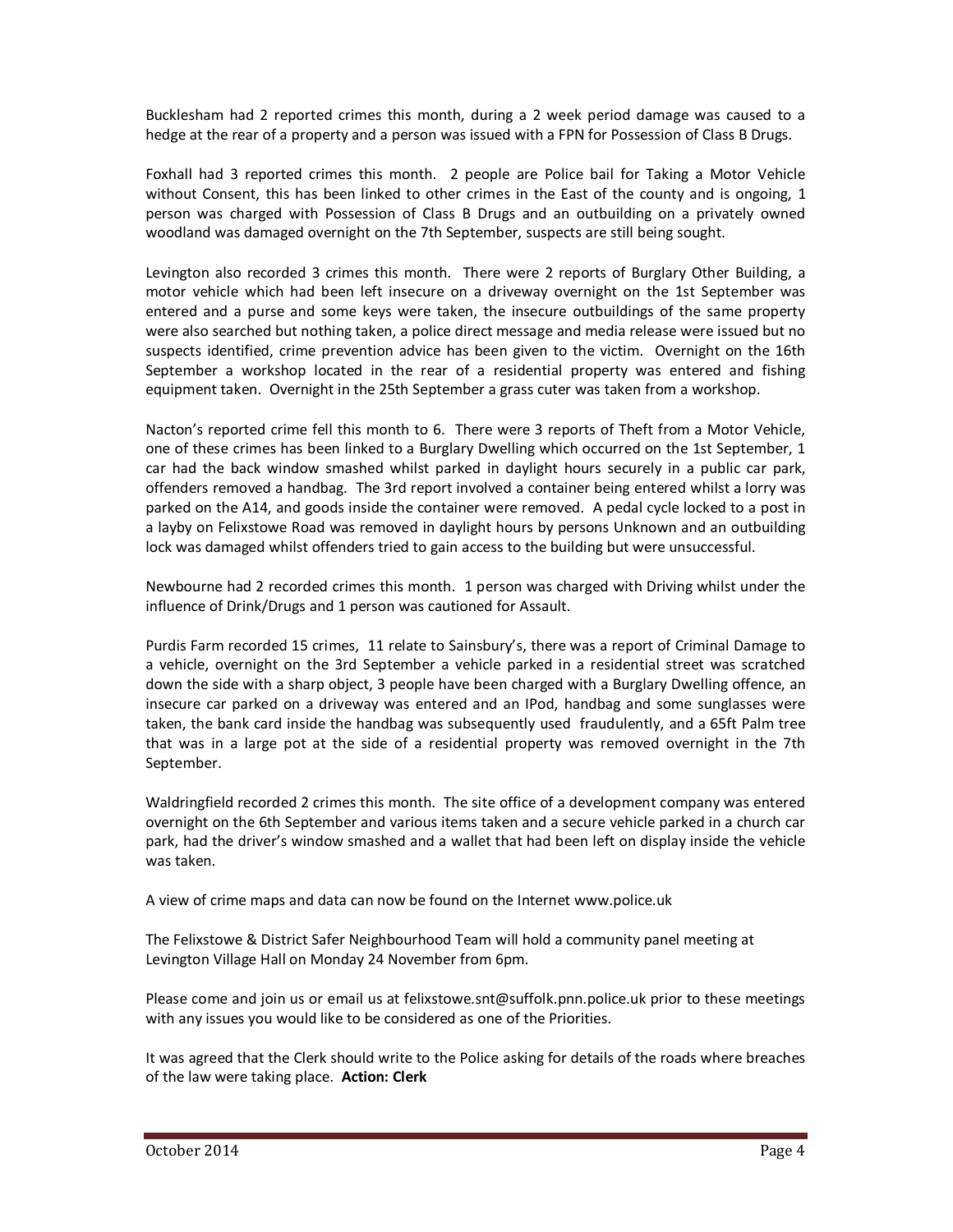#### **The meeting was re-convened.**

#### **130.14 Clerk's Report**

The Clerk's report had previously been circulated and it was agreed that some of the items should be discussed as per the agenda.

#### Installation of Purdis Farm Seats

Mr Smith has installed the fixings in the ground for the position of the seats.

#### BT Telephone Box Felixstowe Road

As requested I contacted BT concerning the derelict telephone box and requesting that it be removed. I received an email from BT as follows:

"I am sorry but removal of this kiosk will not be considered as the next kiosk is over 1100 meters away. BT has to provide access to the general public to make emergency 999 calls within a geographical area. I have however reported the problems with the kiosk and it will be cleaned and repaired as soon as possible."

I have replied explaining to them that unfortunately 999 calls cannot be made from this pay box as there has not been a telephone in the box for a number of years. To date I have not received another reply.

#### Parish Plan – Full Copy

I have written to Community Action (formerly Suffolk Acre) but a reply has not been received.

### Car Transporters Parking on the Carriageway outside John Banks

Reported to Pc Paul Smith to investigate and report back. No feedback received to date.

#### Flooding Problems Lodge Farm Cottage

Reported again to Malcolm King Suffolk County Council and have not received a reply. Contacted Cllr Patricia O'Brien who believes that Malcolm King has been on holiday but will investigate with Malcolm and David Chenery and report back.

### Advertising Notices adjacent to Toad Hall and Sainsburys

Reported to the Planning Department for action.

### Dr Therese Coffey MP – Constituency Tour

On Friday,  $26<sup>th</sup>$  September I received notices for displaying on our notice boards of details of where, date and times Therese Coffey will be available to discuss issues in our area as follows:

6<sup>th</sup> October 2014 11.05 -11.20 pm outside Shepherd & Dog Foxhall 14.40 – 14.55 pm Outside Bucklesham Village Hall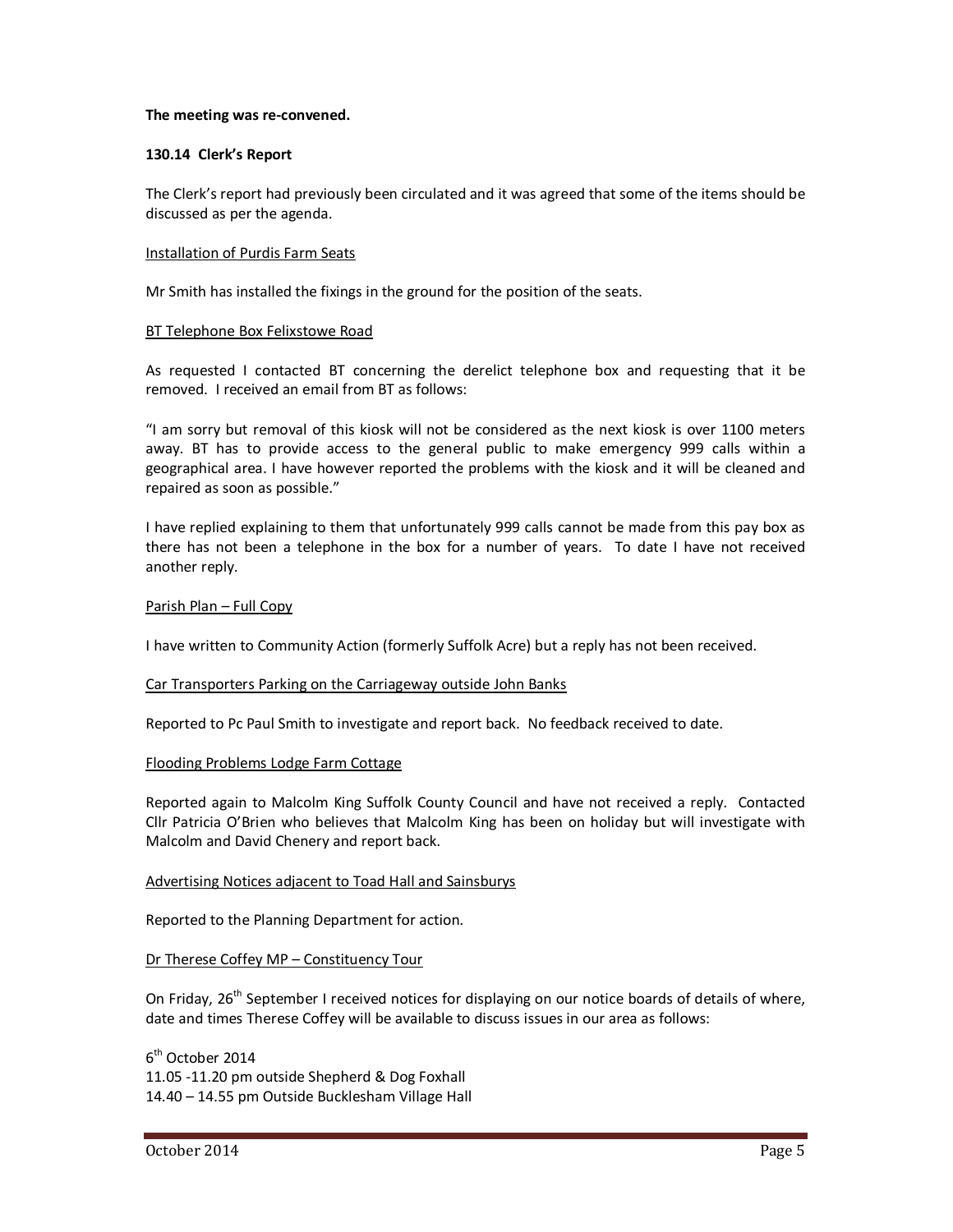## 15.00 – 15.10 pm outside Brightwell Village Hall

I have posted the notices but also written to Therese asking for parish clerks to be given more time to display notices as to be effective these needed to be display over weekend  $27<sup>th</sup>/28<sup>th</sup>$  September 2014.

## Pre Application Planning Advice Charges

I have received an email from Barry Reid Development Management & Building Control Services Manager Suffolk Coastal and Waveney District Councils to make councils aware that charging for pre-application planning advice is being introduced across both the Suffolk Coastal District Council and Waveney District Council areas on the  $1<sup>st</sup>$  October 2014. Both Councils are currently sending out advisory notes with all acknowledgements of receipt of planning applications and decision notices and are publicising the fact on the respective websites

## Proposed Development of a New Waste Facility in East Ipswich

Email received from Waste Management Team at Suffolk County Council as follows:

In July last year the Waste Management team at Suffolk County Council held a public consultation to invite comments on their plans for a new waste transfer station on Lytham Road, Ransomes Europark, east Ipswich. Plans have now been finalised and I am writing to notify you that a planning application is due to be submitted to the County Council's Waste Planning Authority this week.

I attach a copy of the letter and factsheet which have been sent to local businesses and residents in the Ransomes area. The factsheet provides a reminder about the proposal and explains that we plan to submit the application in the week commencing 22 September which will then be dealt with by the Waste Planning Authority team at Suffolk County Council through the normal planning determination process.

# **131.14 Planning**

### Planning Applications Considered by the Parish Council

DC/14/2914/FUL 97 Bucklesham Road Purdis Farm

PC Comments: No objection.

DC/14/2992/FUL Land Rear of Drakenwyck and Former The Lilacs Purdis Farm Lane Purdis Farm – Erection of six dwellings.

PC Comments: Following discussion it was agreed that in view of the fact that Cllr Watts (Chairman of the Planning Committee) was going on holiday it was agreed that Cllrs Newell and Wells should formulate a reply expressing the Parish Council's objections to the application. **Action: Clerk / Cllr Wells / Newell**

DC/14/3093/FUL Club house Former Civil Sports Ground Foxhall – Proposed demolition of existing buildings and erection of 11 dwellings with associated vehicular access and external works.

PC Comments: Following discussion Cllr Watts proposed, seconded Cllr Lawrence that the Parish Council support the application – all in favour. In view of the fact that Cllr Watts (Chairman of the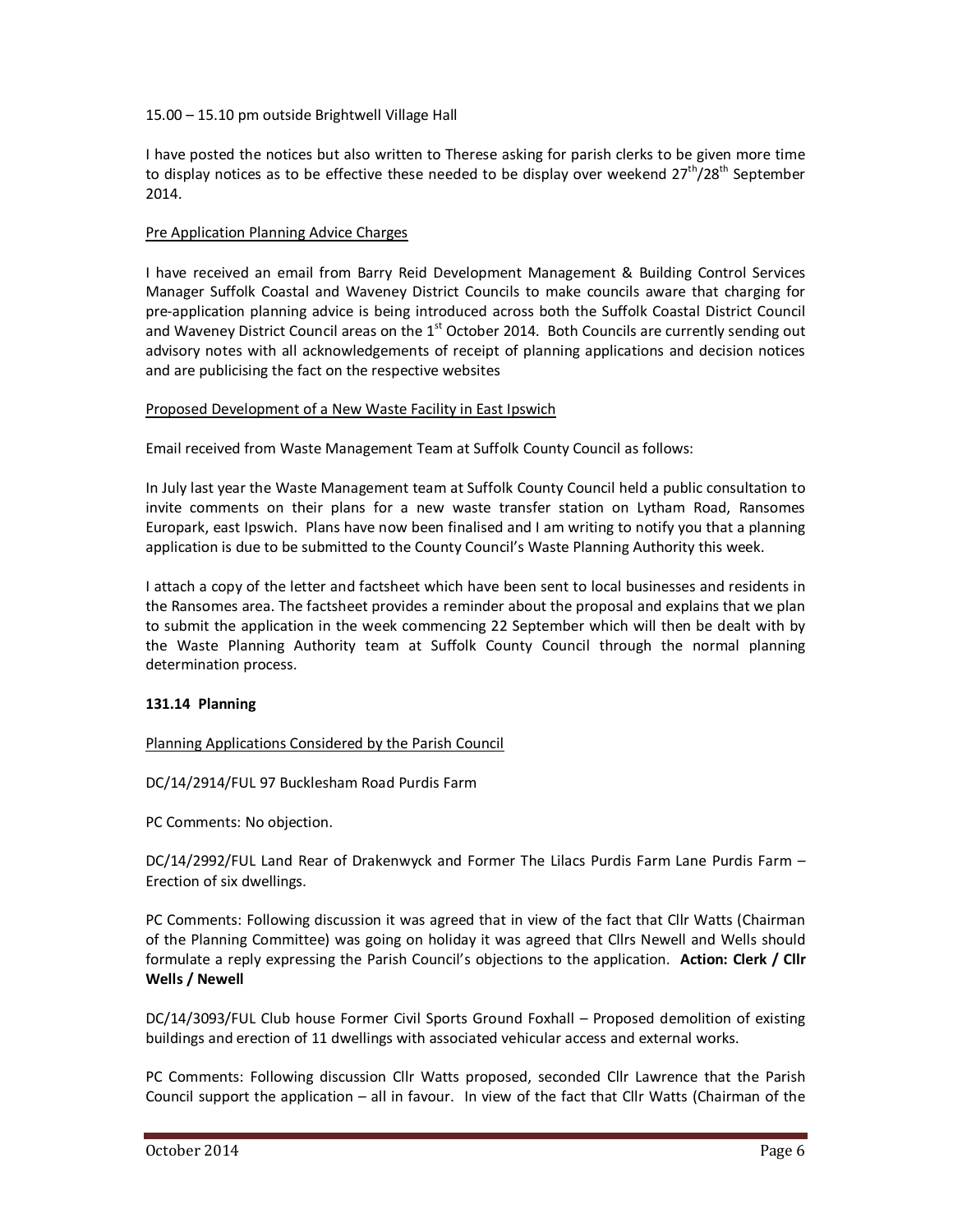Planning Committee) was going on holiday it was agreed that Cllrs Newell and Wells should formulate a reply expressing the Parish Council's support to the application. **Action: Clerk / Cllr Wells / Newell**

# **132.14 Locality Budget 2014/2015**

The Clerk reported that Cllr O'Brien had approved the Locality Budget for the production of the Parish Newsletter at a cost of £700.00. Cllr O'Brien has also donated £300.00 towards Ipswich Sea Scouts which had been requested by a young person living in Purdis Farm. A budget of £900.00 is still available to the Parish Council for projects. Suffolk Wildlife Trust had been contacted with regard to placing a wildlife historical notice board on the land in Murrills Road opposite Sainsbury's Petrol Station. Suffolk Wildlife had estimated that the cost would be approximately £1,500 which councillors felt was too expensive. Councillors discussed other options a. fly tipping notices and b. moving the goal mouth on the play area in Murrills Road. It was agreed that the Clerk should obtain quotations for both of these projects and report back to the next meeting. **Action: Clerk**

# **133.14 Insurance**

The Parish Council approved the continuation of the Insurance Policy supplied by Community Action Suffolk. Proposed Cllr Watts, seconded Cllr Wells – all in favour. **Action: Clerk** 

# **134.14 Resignation of Chris Bushby Trinity Park/Suffolk Show**

The Clerk reported that following the resignation of Chris Bushby she had written on behalf of the Parish Council thanking him for his support of the Parish Council and wishing him well in his future career. Following discussion it was agreed that the Clerk should write to Christine Bond asking for Chris Bushby's successor to come to the next Parish Council meeting to meet councillors. **Action: Clerk** 

# **135.14 Finance**

| Income                                                              |           |
|---------------------------------------------------------------------|-----------|
| Suffolk Coastal District Council 2 <sup>nd</sup> precept instalment | £3.589.49 |
| Expenditure                                                         |           |
| Clerk's Salary and Expenses September 2014                          | £258.08   |
| HMRC Payment July/August/September 2014                             | £162.00   |
| <b>BDO Audit</b>                                                    | £120.00   |
| <b>Community Action Suffolk Insurance</b>                           | £269.00   |

Cllr Warham proposed, seconded Cllr Wells that the above expenditure is approved – agreed. **Action: Clerk** 

# External Auditor's Report

The Clerk reported that the external audit had been successfully completed and outlined the comments of the auditor. The Clerk drew the Parish Council's attention to the following minor issue:

Grants and other income has incorrectly been classified as Precept in Box 2 and that in future years monies, other than precept from Suffolk Coastal District Council, should not be included as Precept in Box 2.